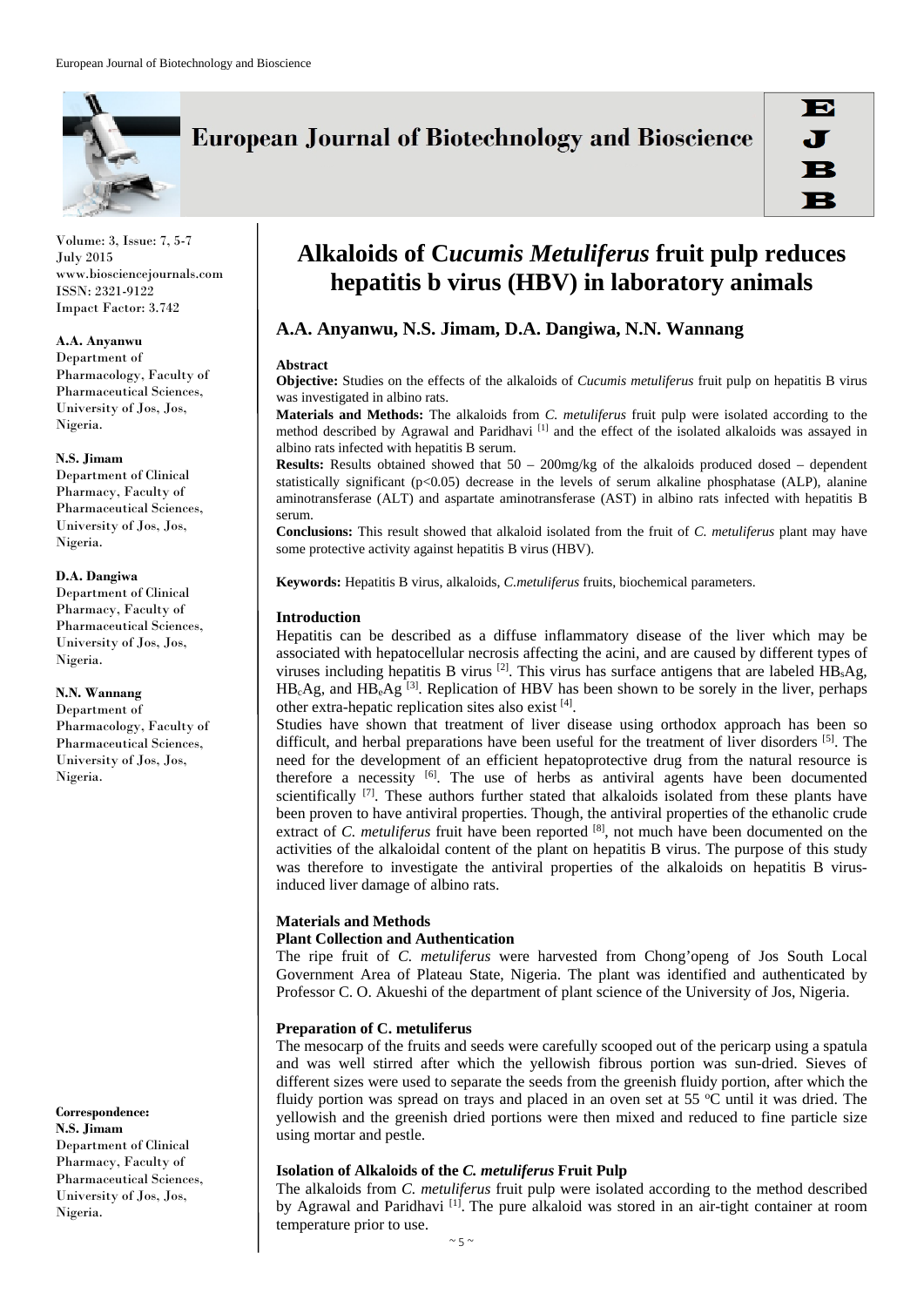#### **Ethical Clearance**

Ethical clearance on the proper handling and use of animals and their products was obtained from the ethical Committee on Animal use of the Department of Pharmacology and Toxicology, University of Jos, Nigeria.

## **Effect of Alkaloids Isolated from** *C. metuliferus* **Fruit Pulp on Hepatitis B Virus-Induced Liver Damage**

Twenty five adult albino rats (wistar strain) were divided into five groups of five animals each. Animals in group 1 (control group) were administered equi-volume (per kg body weight) of normal saline. Animals in group 2 were administered 0.2ml/kg of hepatitis B virus serum. Those in group 3, 4, and 5 were respectively pretreated with 0.2ml/kg of hepatitis B virus serum ip, 3hours daily before they were treated with 50,

100 and 200mg/kg of the *C.metuliferus* alkaloids orally using orogastric tube daily for a period of 14 days [9]. After twenty four (24) hours of the last administration, the animals were made unconscious using petroleum ether, and blood samples were collected through cardiac puncture for biochemical studies.

# **Statistical Analysis**

The results were presented in mean±SEM, and the levels of significance were carried out using two-way ANOVA and student *t-test*, and a probability value of *P<0.05* was considered statistically significant.

## **Results and Discussion**

**Table I**: Effect of the alkaloids of *C. metuliferus* fruit on hepatitis B virus – induced hepatotoxicity in albino rats

| Treatment $(Mg/kg)$   | Total protein $(g/L)$ | Albumin $(g/L)$  | ALP(u/L)          | ALT (u/L)       | AST (u/L)        |
|-----------------------|-----------------------|------------------|-------------------|-----------------|------------------|
| Normal saline         | $72.25 + 2.53$        | $27.50 \pm 1.60$ | 345.75+42.29      | $12.20 + 1.93$  | $55.00 \pm 5.61$ |
| HBV serum             | $73.25 + 3.12$        | $29.10 + 1.78$   | $407.25 + 20.25$  | $18.50 + 3.50$  | $66.50 + 6.33$   |
| $HBV + 50$ alkaloids  | $78.25 + 3.35$        | $30.25 + 0.63$   | $212.50 + 44.17*$ | $14.00 + 1.15*$ | $61.25 + 4.50$   |
| $HRV + 100$ alkaloids | $71.50 + 1.55$        | $27.75 + 1.89$   | $182.25 + 3.81*$  | $10.00 + 2.50*$ | $61.75 + 2.50$   |
| $HBV + 200$ alkaloids | $75.50 + 4.09$        | $31.75 + 0.75$   | $131.50 + 18.73*$ | $12.50 + 2.84*$ | $5.25 + 15.63*$  |
| $n = 5, *P < 0.05$    |                       |                  |                   |                 |                  |

The results on the effect of the alkaloids of *C. metuliferus* fruit on the biochemical parameters of hepatitis B virus – induced liver damage showed significant (*P<0.05*) dosedependent decrease in the levels of alkaline phosphatase (ALP) and alanine aminotransferase (ALT) compare to the control group (Table 1). The decrease in the levels of aspartate aminotransferase (AST) was also statistically significant  $(P<0.05)$  in the group treated with 200mg/kg of the alkaloids.

Previous studies have shown that changes in serum enzymes concentration may be a signal of hepatic pathological process [10, 11]. It has been reported that both ALT and AST are located in the cytoplasm and mitochondria of liver cells, and also in cells of the heart, skeletal muscles, kidney and brain [12]. These authors further stated that the activities of ALT outside the liver are low and hence this is considered more specific for hepatocellular damage. ALP has been reported to be widely distributed in the body with significant activities in the liver, gastrointestinal tract, bone marrow and placenta [12, <sup>13]</sup>. Studies have shown that the mechanism underlying drug and chemically induced hepatotoxicity is free radicals activities through lipid peroxidation and oxidative stress [14]. The observed dosed – dependent decrease in the levels of enzymes concentrations is suggestive of the protective effect of the administered alkaloids in the animals, which could be by antioxidation through the process of mopping up or scavenging of free radicals generated during hepatic injury [15, 16].

# **Conclusions**

This study has revealed that alkaloids isolated from *C.metuliferus* fruit have some activities against hepatitis B virus (HBV). Further studies need to be carried out to ascertain the type of alkaloid(s) responsible for such properties and its mechanism of actions.

## **Acknowledgements**

The research work was sponsored sorely by the authors and hence we have nothing to disclose.

The authors wish to thank the staff of Animal House of the University of Jos for their assistance during the research.

## **References**

- 1. Agrawal, SS and Paridhavi, M. Herbal Drug Technology: Extraction, Isolation and Analysis of phytopharmaceuticals. Universities Press (India) Private Limited, 2007, Pp 354 – 439.
- Falase AO and Akinkugbe OO. The Gastrointestinal Tract. IN: A Compendium of Clinical Medicine. Spectrum Books Limited, 2007, Pp 230 – 243.
- 3. Bosch J and Abaldes JG. Variceal Bleeding: Pharmacological Therapy. *Digestive Disease*, 2005, 23:  $18 - 29.$
- 4. Friedman LS and Keefe EB. Handbook of Liver Disease.Chrchhill Livingstone, Edinburgh, 2004, Pp 17  $-10$
- 5. Somasundaram A, Karthikeyan R, Velmurugan V, Dhandapani B, Raja M. Evaluation of hepatoprotective activity of Kyllinganemoralis (Hutch &Dalz) rhizomes. *J. Ethnopharmacol.* 2010. 127:555.
- 6. Tandon VR, Khajuria V, Kapoor B, Kour D, Gupta S. Hepato-protective activity of Vitexnegundo leaf extract against anti-tubercular drugs induced hepatotoxicity, *Fitoterapia,* 2008, 79:533.
- 7. Abonyi, DO, Adikwu, MU, Esimone, CO and Ibezim EC. Plants as Sources of Antiviral Agents.*African Journal of Biotechnology,* 2009, 899 (17): 3989 – 3994.
- 8. Noel NW, Simeon O, Steven SG, Nanloh SJ, Maxwell LDP, Elekwechi I, and Lohya N. Evaluation of the antiviral properties of the ethanolic extract of the fruit pulp of cucumismetuliferus E. Meye (Curcubitaceae).*Nigerian Journal of Scientific Research*. 2009, 8: 55 – 59.
- 9. Bacon, BR, O'Glagy, JS and Dibisceglie, AM. Comprehensive Clinical Hepatology, *Elsevier* London, 2005, Pp 11 -109.
- 10. Hayes PC, Simpson KJ, Garden OJ. Liver and biliary tract disease. In: Davidson's principles and practice of